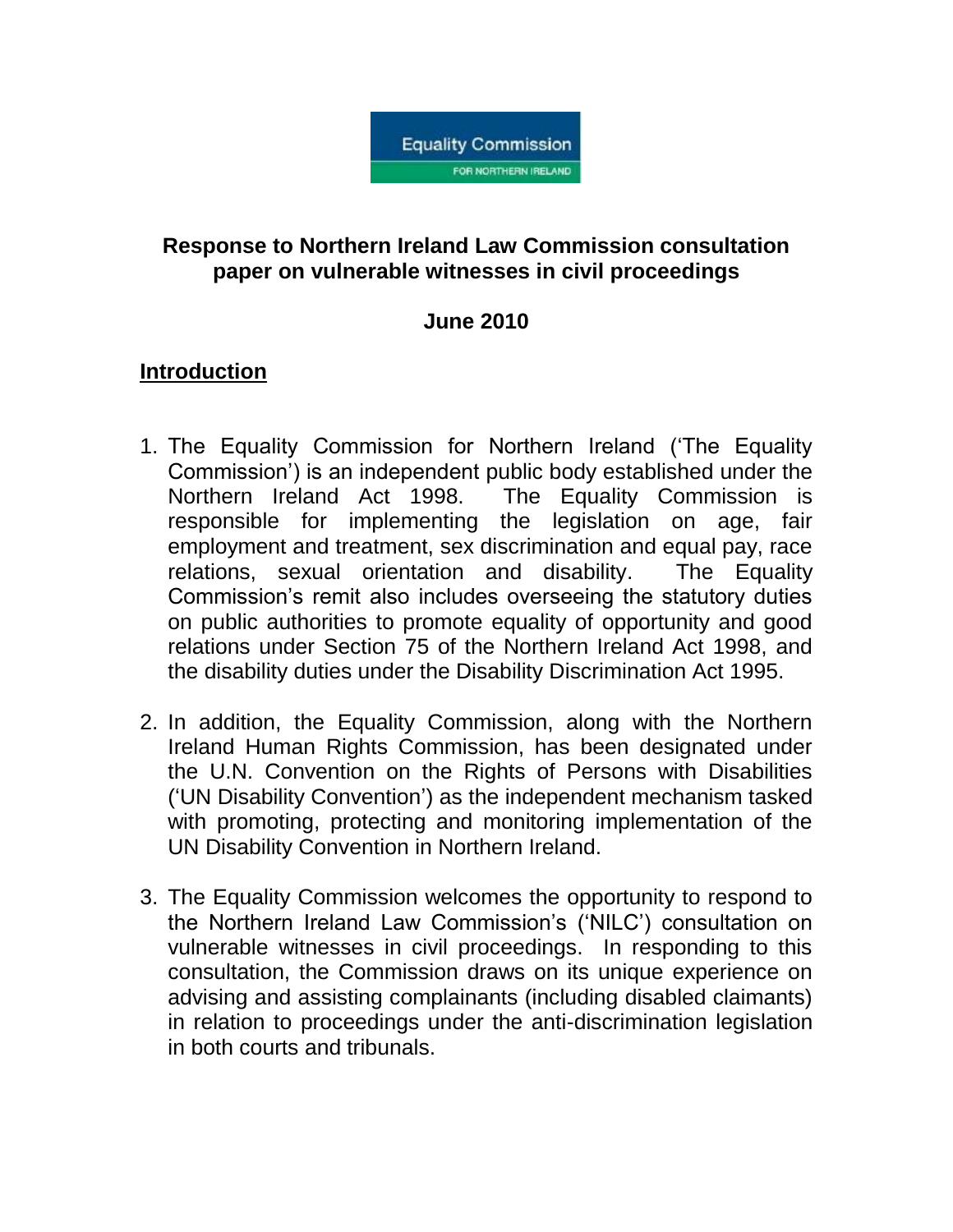4. The Equality Commission, in responding, has concentrated on those questions relevant to its remit and experience. Its detailed responses to the specific questions that it has addressed are outlined below.

# **Comments**

5. In general, the Equality Commission welcomes the stated aim of the NILC to provide a more co-ordinated, consistent and accessible legal regime for allowing witnesses to give evidence in civil proceedings otherwise than by oral evidence. In relation to the specific questions raised, the Commission responds as follows.

# **Eligibility for special measures**

# **Parties and witnesses**

6. The Equality Commission agrees that all parties to civil proceedings and witnesses should be able to access special measures if they are eligible to do so. It agrees with the NILC that there is no justification for differentiating between parties to the proceedings and witnesses.

# **Children**

- 7. The Equality Commission agrees that child witnesses should be eligible for special measures. It agrees that children, because of their age and varying levels of maturity have particular needs whilst giving evidence in court. As highlighted in the consultation document, they may experience difficulty in understanding the legal proceedings and in communicating their evidence. They may also experience higher levels of stress as a result of giving evidence.
- 8. The Equality Commission is of the view that any special measures should be available to children under the age of 18. It will be noted that the UN Convention on the Rights of the Child ('UNCRC') defines a child as being below the age of 18 years, unless, under the law applicable to the child, majority is attained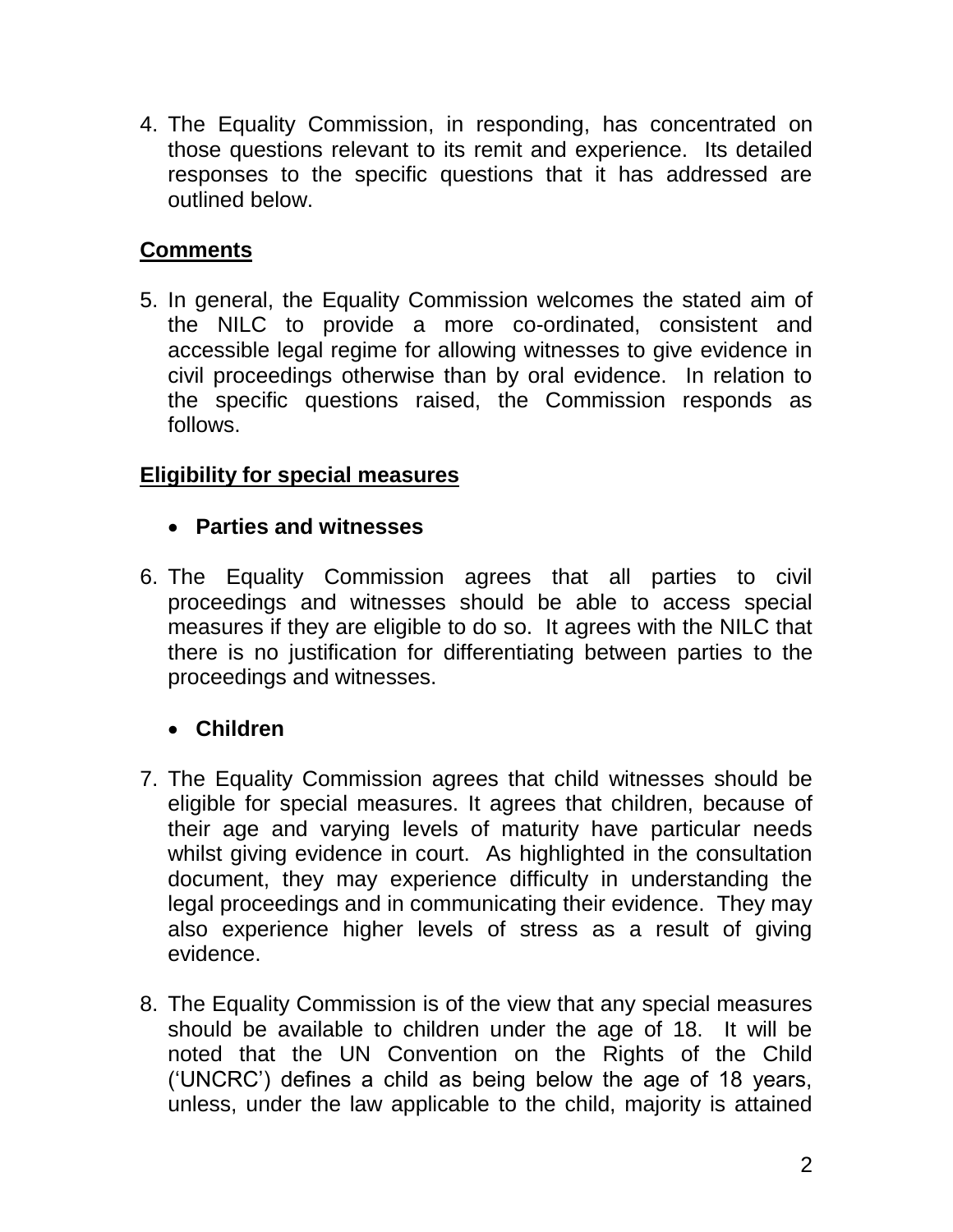earlier. The Commission agrees that limiting the definition of "child" to those of the age of 16 or 17, would have the effect of removing the protection for some young people who may be in need of those protections whilst giving their evidence in court.

- 9. The Commission further agrees that the Scottish approach of taking into account the best interests of the child witness, together with both the views of the child witness and his parent (or persons with parental responsibility for the child), when considering to grant special measures, is appropriate.
- 10. The NILC will note that a general principle underpinning the UNCRC is that the best interests of the child is a primary consideration when decisions are being made that affect children. Article 3 of the UNCRC specifically states that in all actions undertaken by 'courts of law, administrative authorities and legislative bodies', the best interests of the child must be a primary consideration.
- 11. In addition, the UNCRC makes it clear that children have a right to express views and have those views taken seriously. Article 12 of the UNCRC states that a child shall, in particular, be provided with the opportunity to be heard in any judicial and administrative proceedings affecting the child, either directly, or through a representative or appropriate body, in a manner consistent with the procedural rules of national law.

In summary, the Equality Commission recommends that courts and tribunals, when deciding on special measures, take into account the views of the child concerned, as far as they can be ascertained given the child's age and level of understanding.

#### **Disabled people**

12. The NILC has sought views on whether people with a 'mental disorder' as defined by the mental health legislation and people living with significant impairment of intelligence and social functioning should be eligible for special measures. It also asks whether people with a physical disability or disorder should be eligible for special measures.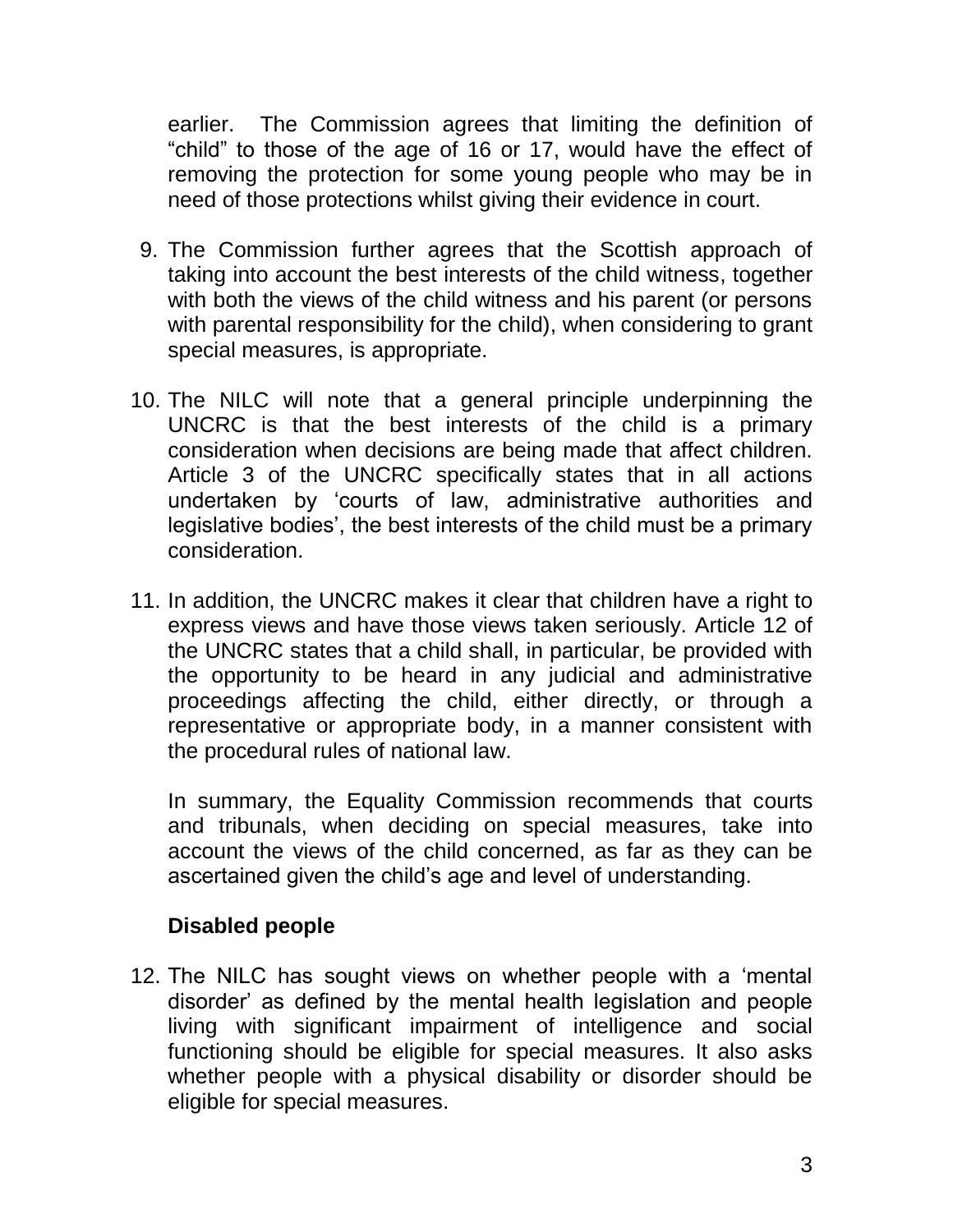- 13. The NILC will be aware that under the Disability Discrimination Act 1995 ('DDA 1995'), courts and tribunals, as service providers and bodies which exercise public functions, are under a duty to make reasonable adjustments in relation to disabled people. This duty includes the duty to take reasonable steps to provide auxiliary aids or services, or change its policies, practices or procedures.
- 14. If the policies, practices and procedures of the court or tribunal as regards the giving of evidence, make it impossible or unreasonably difficult for a disabled person to give evidence, then the court or tribunal is under an obligation to take reasonable steps to ensure that practice or procedure no longer has that effect.
- 15. Requirements under the DDA 1995, apply to all people who meet the definition of disability within the DDA 1995. They must provide auxiliary aids or services if this would enable (or make it easier for) disabled people to make use of the services or facilities. Responsibilities relate to people who have a physical or mental impairment which has a substantial and long term adverse effect on a person's ability to carry out normal day-to-day activities. There is no longer a requirement that a mental health condition is "clinically well-recognised".
- 16. In deciding what is 'reasonable', a number of relevant factors need to be considered; including the type of service that is being provided, the nature of the service provider and its size and resources and the effects of the disability on the individual disabled person.
- 17. The Equality Commission is of the view that people with a mental or physical disability, including people with personality disorders or learning disabilities, who because of that disability find or impossible or unreasonably difficult to give evidence, should be eligible for protections to enable them to give their best evidence in civil proceedings.
- 18. A disabled person, due to their disability, may experience heightened stress and anxiety and may, for example, have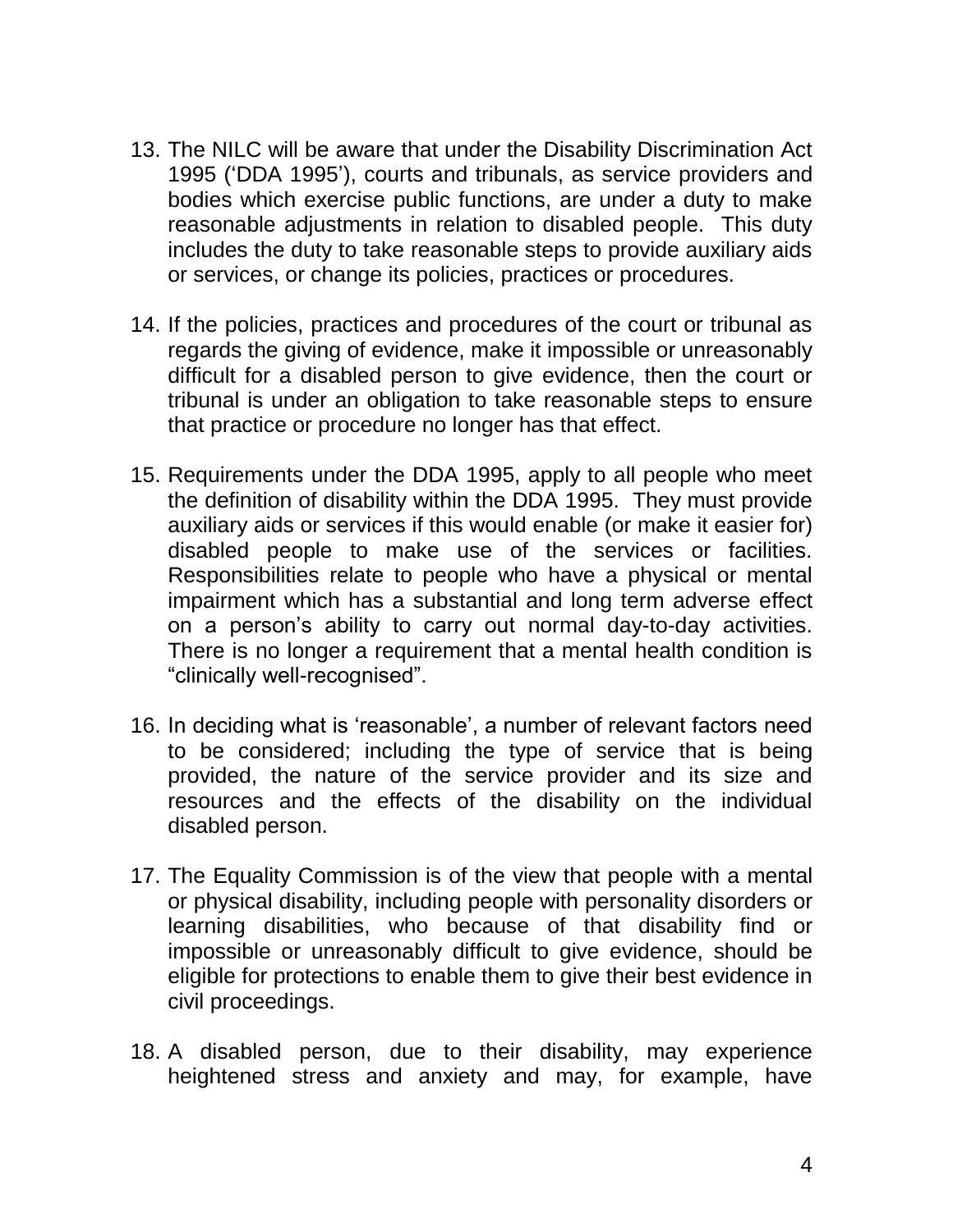difficulty in understanding tribunal rules and procedures or communicating their evidence.

- 19. It is essential that courts and tribunals, when considering the nature and effect of a person's disability when deciding what special measures should be introduced, should take into account the needs of people with multiple disabilities; for example, a person may have both physical and mental disabilities that impact on their ability to give evidence.
- 20. Account should also be taken of the additional needs of disabled children, who due to a combination of the effects of their age and disability, require special measures when giving evidence in civil proceedings.
- 21. The NILC will be aware that on 8 July 2009, the UK Government ratified the UN Convention on the Rights of Persons with Disability ('UN Disability Convention'); the Optional Protocol to the Convention, which allows individuals to complain to the UN, being ratified on 7 September 2009 .
- 22. Article 13 of the UN Disability Convention indicates that state parties shall ensure effective access to justice for persons with disabilities on an equal basis with others, including the provision of procedural and age-appropriate accommodations, in order to facilitate their effective role as direct and indirect participants, including as witnesses, in all legal proceedings, including at investigative and other preliminary stages.
- 23. The UN Disability Convention, therefore, specifically places an obligation on the UK Government to ensure that disabled people have effective access to justice and that 'accommodations' are made in order to facilitate their role as parties to the proceedings and as witnesses. It is also clear that these obligations apply to 'all legal proceedings'; i.e. both civil and criminal proceedings.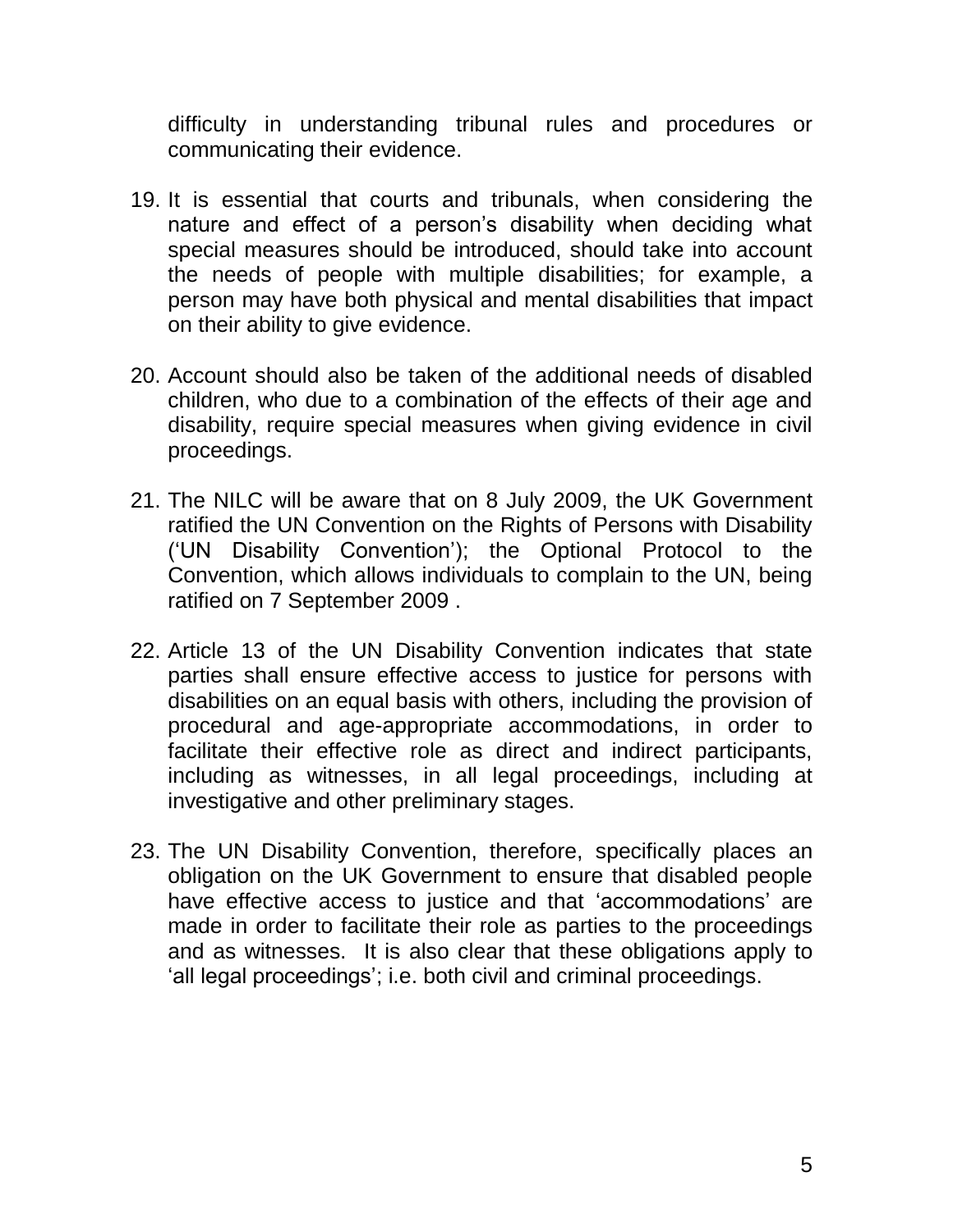#### **Additional factors- sexual orientation**

- 24. The NILC has asked whether there are additional factors that the court must take into account when considering whether an adult witness is eligible for special measures on the basis of fear and distress. The Equality Commission notes that the Scottish model adopted for witnesses in civil proceedings, contains the additional factor of a witness's sexual orientation, if that is considered relevant by the court.
- 25. The Equality Commission recommends that a witness's (or a party to the proceedings) sexual orientation is taken into account, where it is relevant.
- 26. As indicated in the consultation document, special measures can include giving evidence in private, or giving the court power to restrict the press from reporting details of a case. The NILC is also considering the need for additional measures in relation to witness anonymity. In the Equality Commission's view, for the reasons set out below, in certain circumstances, it may be appropriate, due to the sexual orientation of the witness (or party), to avail of these types of special measures.
- 27. We enclose for your attention a copy of the Northern Ireland Court of Appeal decision in *JR5 v Department of Agriculture and Rural*  Development delivered on the 30 May 2007<sup>1</sup>. The case in question was brought by a male-to-female transsexual who alleged discrimination contrary to the Sex Discrimination Order (Northern Ireland) 1976. The applicant alleged that she was unable to proceed with the complaint without protection from publicity, as she was fearful that it could lead to intimidation and physical attacks on her and her home.
- 28. The question for the Court concerned the Industrial Tribunal's power to make an Order to delete the names of the Claimant and the Respondent from the public register. The NILC will note that at paragraph 22, the Court states as follows:-

 <sup>1</sup> [2007] NICA 19, available at<http://www.bailii.org/nie/cases/NICA/2007/19.html>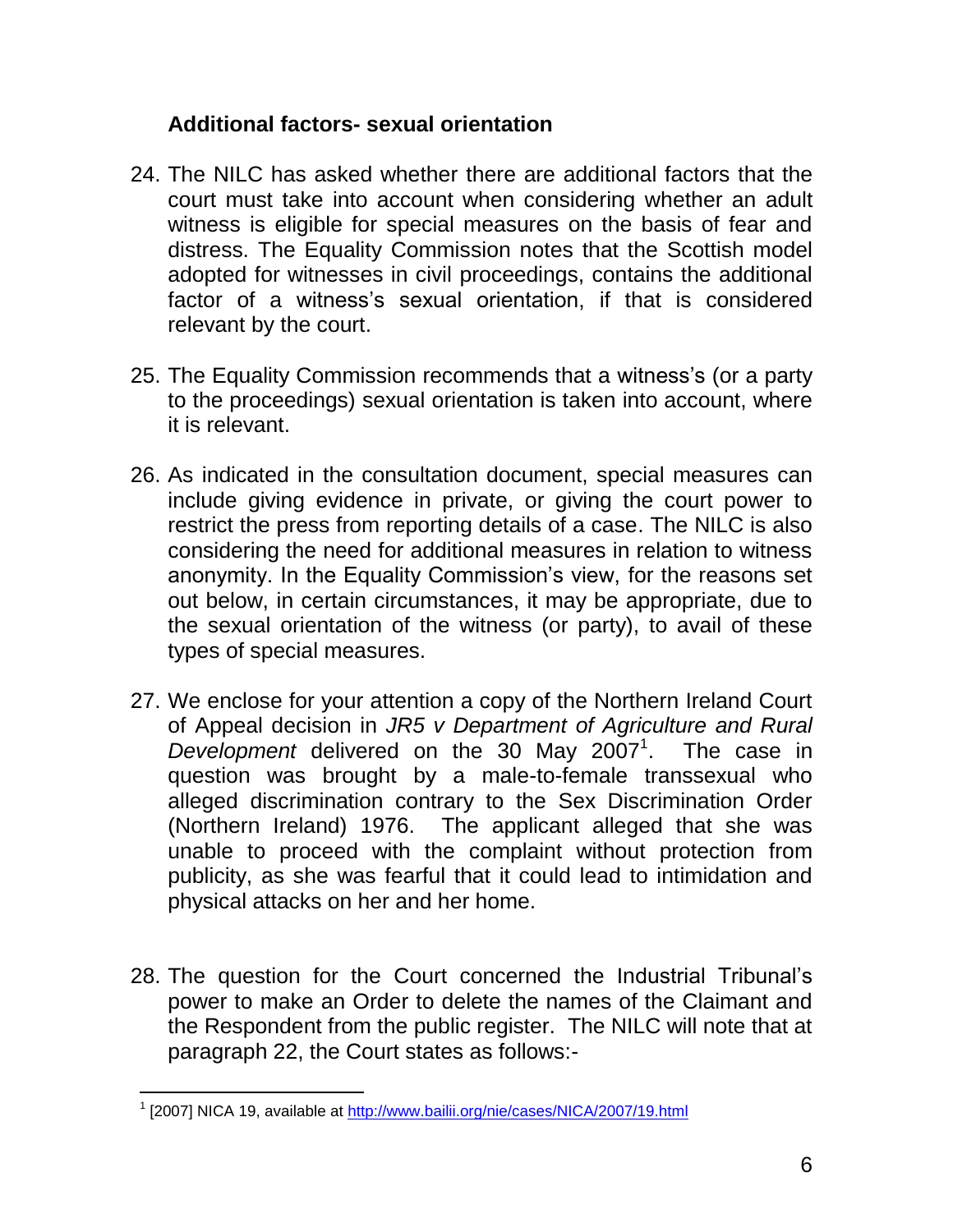"Member States are required by the Directive<sup>2</sup> to ensure that procedures for the enforcement of obligations under the Directive are available to all persons who consider themselves wronged by failure to apply the principles of equal treatment to them. If it is established by the evidence that the appellant will be unable to enforce an obligation because of the risk to her physical safety, unless the procedure can afford her sufficient protection as to allow her to do so, the obligation under the Directive will not be met. In our view, without any distortion to its meaning, rule 59 can be read so as to permit a tribunal to make an Order that it is in such terms as may be necessary to omit from the register or to delete from it any material likely to lead any member of the public to identify her as the claimant."

- 29. The Court also added that where it is decided that the power should be exercised, this should be limited to the extent necessary to omit anything likely to lead any member of the public to identify the particular claimant.
- 30. The NILC will be aware that under rule 59 of the Industrial Tribunals (Constitution and Rules of Procedure) Regulations (Northern Ireland) 2005, a tribunal has a wide discretionary power to regulate its own procedures. As highlighted in the extract above, the NI Court of Appeal were of the view that this rule permitted a tribunal to make a register deletion order, in such terms as were necessary, in order to prevent members of the public identifying the claimant.
- 31. In the Equality Commission's response to the Department for Employment and Learning's consultation on resolving workplace disputes, the Commission recommended that there is an express power for tribunals to make a register deletion Order, a restricted reporting Order and/or a restricted attendance Order in circumstances where the applicant would otherwise be deterred from proceeding with his or her case. $3$

 2 Equal Treatment Directive (Directive 2002/73/EC)

 $3$  Response available at www.equalityni.org.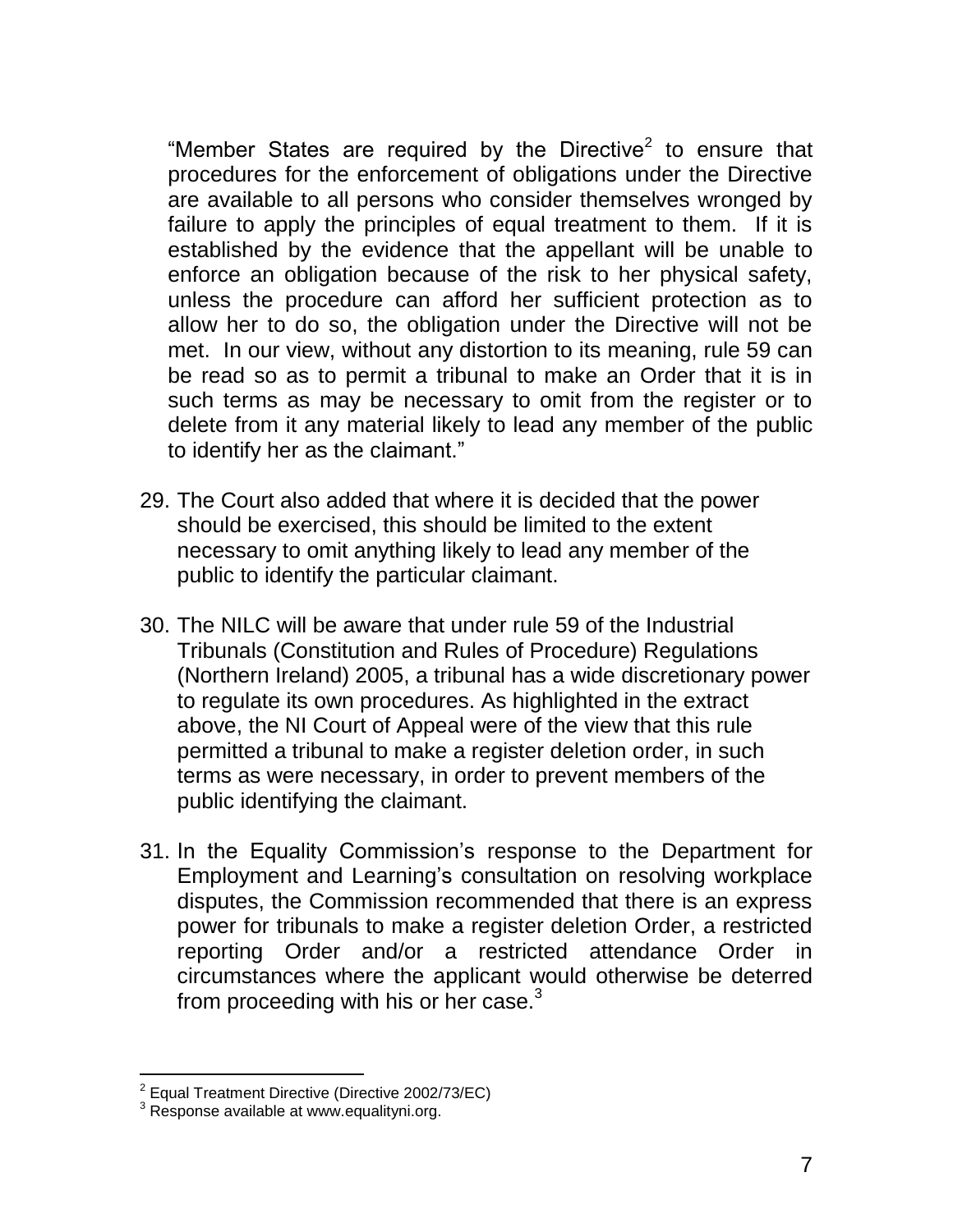- 32. The Equality Commission is of the view that this power should not be restricted solely to circumstances where the individual's 'physical safety' is at risk; as individuals can be subjected to nonphysical abuse, including ostracisation, if, for example, their sexual orientation is disclosed as a result of bringing proceedings.
- 33. The Department for Employment and Learning, in its response to the consultation, has confirmed that it is of the view that it would be helpful to expressly empower tribunals to make discretionary orders to restrict publicity in sensitive cases and propose to take forward legislation to this effect.<sup>4</sup>
- 34. Independent research commissioned by the Equality Commission and the Equality Authority, highlights that a key barrier to lesbian, gay and bisexual individuals in taking a tribunal case is that anonymity cannot be secured.<sup>5</sup> The report stressed that "LGB individuals in organisations consistently flagged anonymity as a crucial factor in decisions to pursue cases". It also highlighted that a decision to seek redress involved "outing" oneself in the immediate context where discrimination was encountered and that many individuals where reluctant to take that step.
- 35. The Equality Commission is of the view that there may also be circumstances in which *witnesses* are reluctant to give evidence in civil proceedings if, as a result, they are "outed" to family, friends, potential employers, etc. As a result of their sexual orientation being disclosed, the witnesses may be of the view that their physical safety is at risk or that they can be subjected to non-physical abuse.
- 36. In summary, the Equality Commission recommends that courts and tribunals, when considering whether an adult witness is eligible for special measures on the basis of fear and distress, take into account the additional factor of a person's sexual

[http://www.equalityni.org/archive/pdf/RESKM050603SOFINAL200308\(1\).pdf](http://www.equalityni.org/archive/pdf/RESKM050603SOFINAL200308(1).pdf)

 $\overline{1}$ <sup>4</sup> *Disputes in the workplace: a systems review, policy response, Dept for Employment and Learning,* www.delni.gov.uk.

<sup>5</sup> *Enabling Lesbian, Gay and Bisexual Individuals to Access their Rights under Equality Law,* J Walsh, C Conlon, B Fitzpatrick, and U Hansen, commissioned by the Equality Commission and the Equality Authority*,* November 2007, available at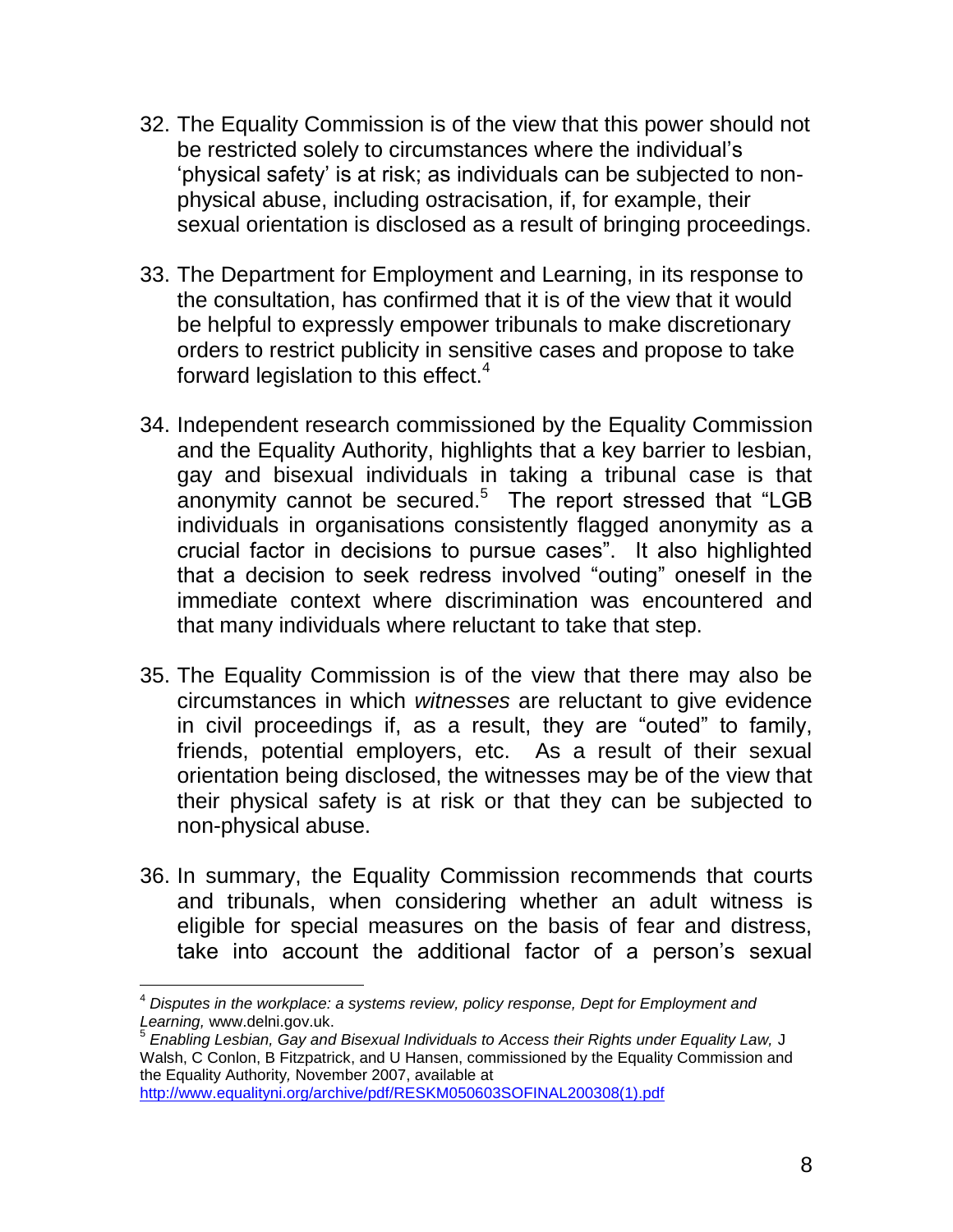orientation, where relevant; in particular, in circumstances where the witness is of view that, as a result of appearing as a witness, his/her sexual orientation may be disclosed to the wider public and as a consequence of this, s/he will be subject to physical or other abuse.

37. Special measures available in such circumstances could include, for example, the giving of evidence in private, giving the court the power to put reporting restrictions in place or ensuring witness anonymity.

#### **Types of special measures**

l

- 38. The NILC has sought views on the types of special measures which could be made available to certain groups of witnesses in civil proceedings.
- 39. In general, the Equality Commission supports the broad range of special measures proposed by the NILC. The Commission notes that one of the special measures proposed is the removal of wigs and gowns by the judge and legal representatives during the giving of a witness's evidence in order to reduce the formality of the proceedings and to put the witness at greater ease.
- 40. It is of note that recent research into the experiences of tribunal users in Northern Ireland has highlighted that the formality of the hearing was found to be "off putting" for appellants/claimants/respondents.<sup>6</sup> The report indicated that Industrial Tribunals and the Fair Employment Tribunal, as well as the Special Educational Needs and Disability Tribunal ('SENDIST'), were most likely to be viewed as more formal than was anticipated, even for those with professional experience of court proceedings and representation.
- 41. It also confirmed that formality could be a problem for all tribunal users, and contribute to their feelings of alienation from the proceedings.

<sup>6</sup> *Redressing users' disadvantage proposals for tribunal reform in Northern Ireland*, Grainne McKeever, Brian Thompson, Law Centre (NI), June 2010, www.lawcentreni.org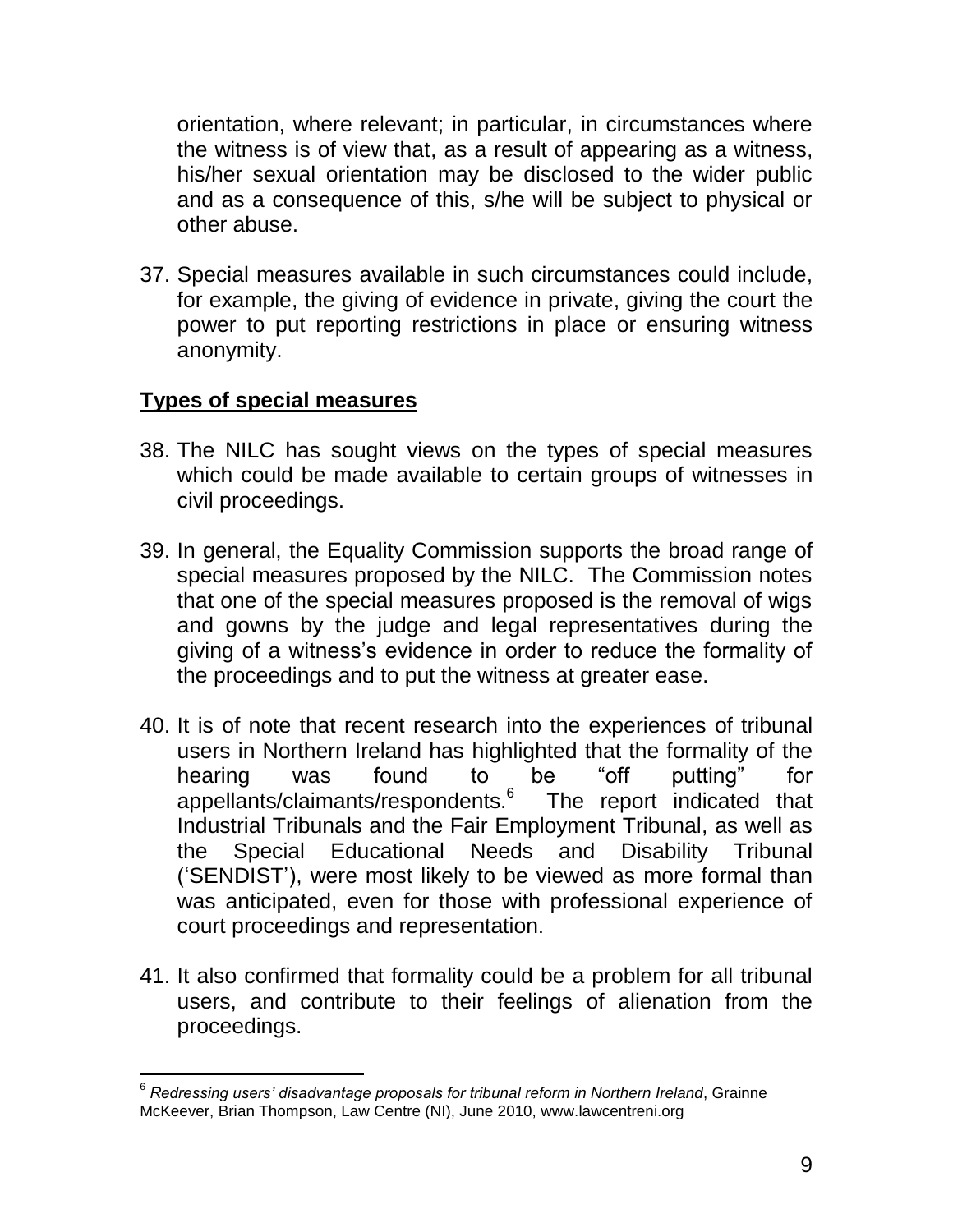- 42. In relation to the Commission's experience of the operation of the SENDIST, as regards to advising disabled children with disability discrimination complaints, the Commission has concerns about the physical arrangements made at SENDIST's hearings. In particular applicants supported by the Commission have found that arrangements at the SENDIST hearing (for example, room lay-out) have contributed to increased stress when giving evidence in relation to their complaint.
- 43. In addition, the research into the experiences of users of the tribunal system in Northern Ireland has noted that SENDIST's appellants felt that the "process of the hearing meant that there was a lack of focus on the child, from both the tribunal and the board, which left appellants feeling that the child gets lost in the process".
- 44. It is of note that the research also recommended that the tribunal environment "should be user friendly and appropriate to the hearing of the dispute, and users should be consulted on what may be considered to be user friendly tribunal accommodation".
- 45. In summary, in addition to the specific special measure of removing wigs and gowns, the Equality Commission recommends that court and tribunals should have a power to make a range of other special measures designed to reduce the formality of the proceedings and to put the witnesses (and parties) at ease.
- 46. In addition to ensuring the availability of special measures for vulnerable witnesses, the Equality Commission recommends that steps are taken by tribunals to reduce levels of fear and stress associated with either giving evidence or seeking redress at a tribunal. This could be done, for example, by the provision of additional information on what users can expect in terms of the tribunal procedure and to explain processes and terminology.
- 47. Finally, the Commission also agrees with the proposal that there is merit in including the use of supporters as another special measure for eligible witnesses in civil proceedings. This would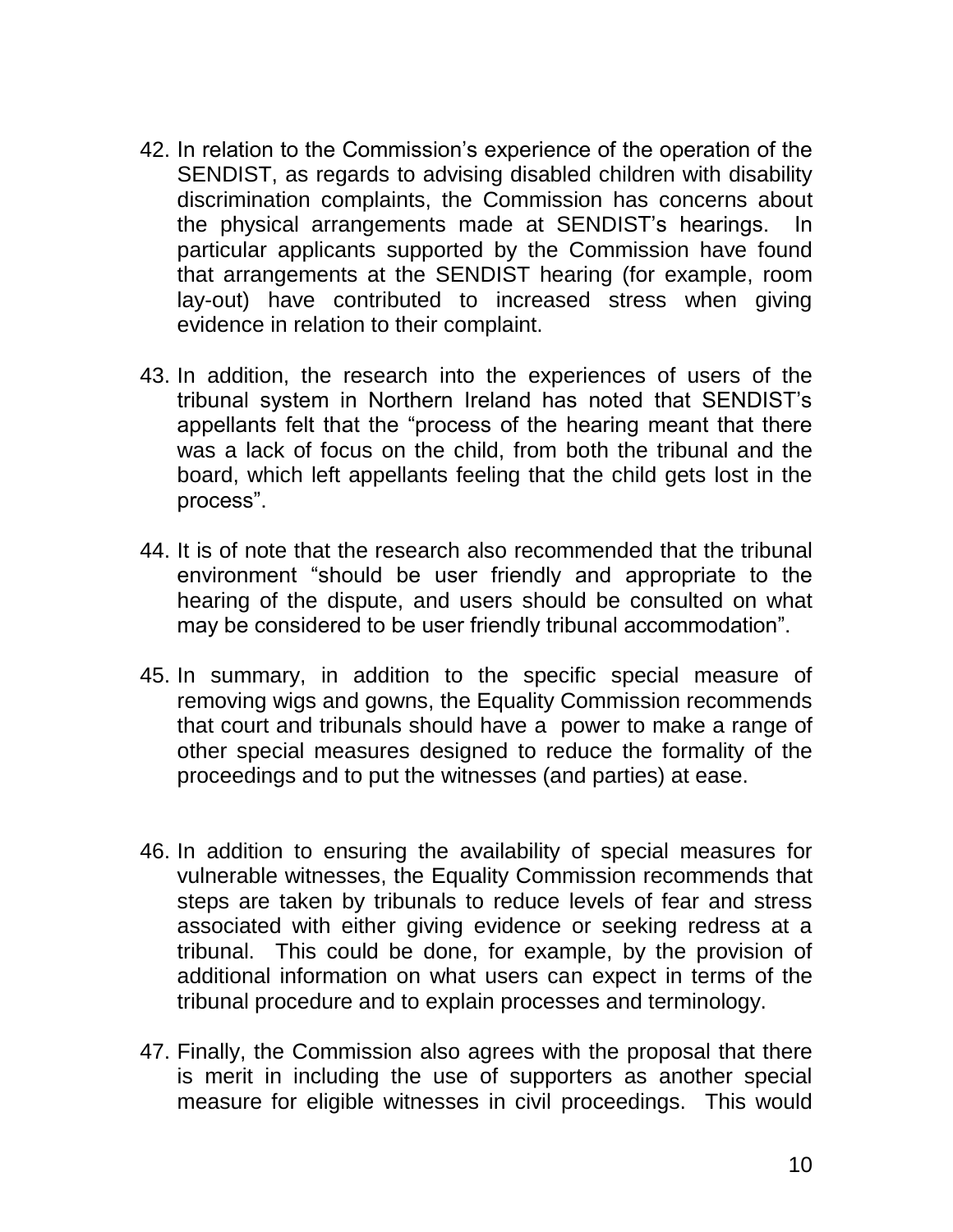allow "supporters" to attend court with the vulnerable witness in order to lend support. We note that the use of supporters is a feature of criminal proceedings in Northern Ireland with support being provided by a range of organisations including Victim Support Northern Ireland or the National Society for the Prevention of Cruelty to Children.

# **Additional issues**

## **Training for judiciary, etc**.

- 48. The Equality Commission also recommends that specific guidance and training is given to judges, tribunal chairpersons and members, and other relevant court personnel in order to ensure that they understand the needs of vulnerable witnesses, including disabled people and children.
- 49. It will be noted that the UN Disability Convention in Article 13 states that "in order to help to ensure effective access to justice for persons with disabilities, state parties shall promote appropriate training for those working in the field of administration of justice, including police and prison staff.
- 50. The need for training for tribunal members covering generic judge-craft and jurisdiction specific knowledge and skills was also recommended in the recent research report on the experiences of tribunal users. It is of note that the research report highlighted that there appeared to be a limited training focus on diversity and equality issues, with most training being either based on legal developments or generic judge-craft skills.

#### **Research**

51. The Equality Commission notes that the research into users' experiences of the tribunal system clearly indicated that there was a considerable body of further research needed to better understand users' experience; such research to include establishing the extent to which tribunal hearings are accessible,